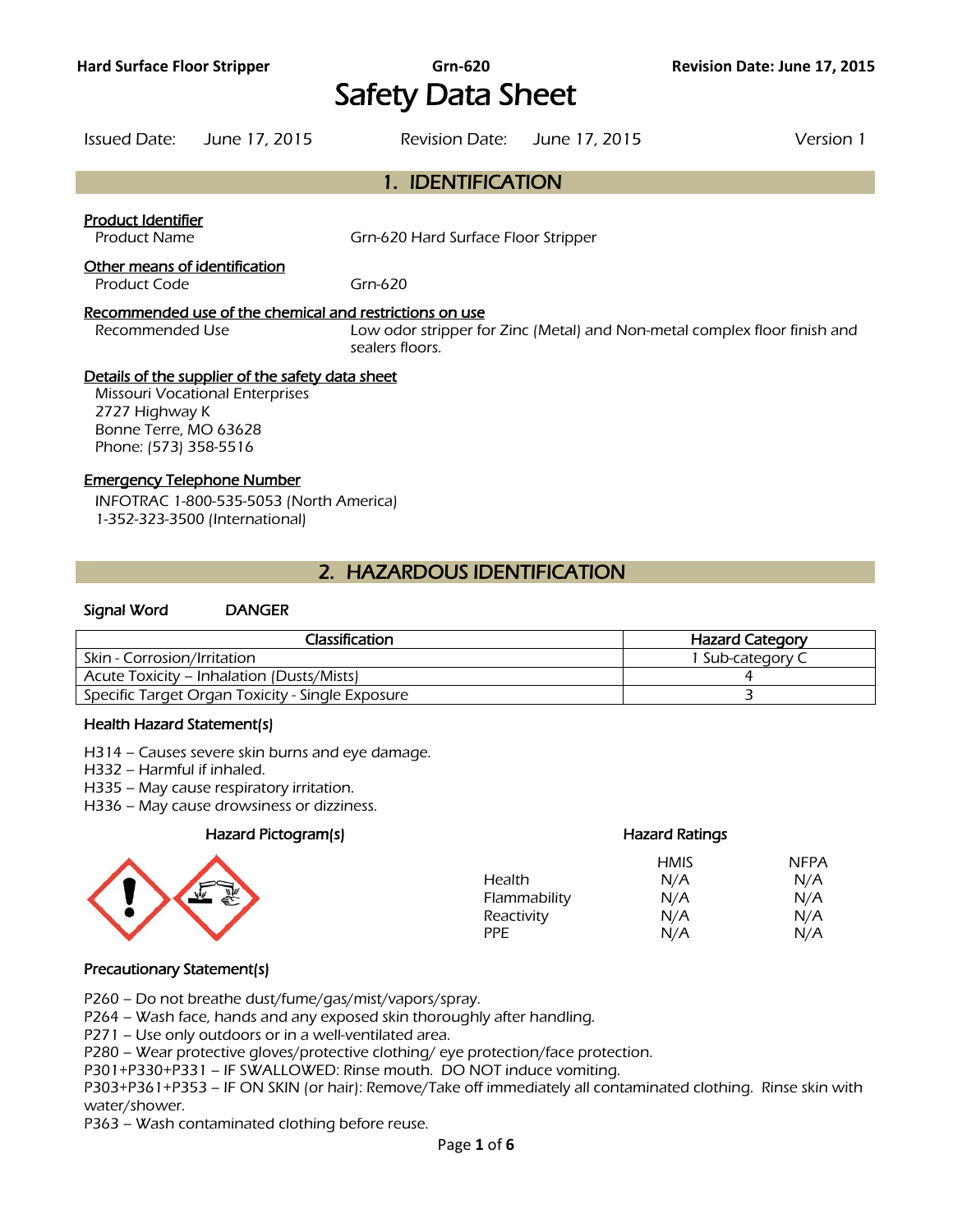P304+P340 – IF INHALED: Remove victim to fresh air and keep at rest in a position comfortable for breathing. P312 – Call a POISON CENTER or doctor/physician if you feel unwell. P305+P351+P338 – IF IN EYES: Rinse cautiously with water for several minutes. Remove contact lenses, if present and easy to do. Continue rinsing. P310 – Immediately call a POISON CENTER or doctor/physician.

#### Potential Health Effects

| <b>Skin Contact</b> | May cause skin corrosion/irritation/burns. |
|---------------------|--------------------------------------------|
| Eye Contact         | May cause eye damage.                      |
| Inhalation          | May cause respiratory irritation.          |
| Ingestion           | May be harmful if swallowed.               |

# 3. COMPOSITION/INFORMATION ON INGREDIENT

| <b>Chemical Name/Pure Substance</b>   | CAS#           | Weight-%  |
|---------------------------------------|----------------|-----------|
| Water                                 | 7732-18-5      | 30-40     |
| Benzyl Alcohol                        | $100 - 51 - 6$ | 20-30     |
| Monoethanolamine                      | 141-43-5       | $10 - 20$ |
| 3-Methoxy-3-Methyl-1-Butanol          | 56539-66-3     | $10 - 20$ |
| <b>Tall Oil Fatty Acid</b>            | 61790-12-3     | $5 - 15$  |
| Iminodisuccinic Acid Tetrasodium Salt | 114538-83-0    | $<$ 5     |
|                                       |                |           |

\*\*If Chemical Name/CAS No is "proprietary" and/or Weight-% is listed as a range, the specific chemical identity and/or percentage of composition has been withheld as a trade secret.

# 4. FIRST-AID MEASURES

- General Advice If you feel unwell, seek medical advice (show label where possible).
- Eye Contact Rinse cautiously with water for several minutes. Remove contact lenses, if present and easy to do. Continue rinsing. Get medical advice/attention.
- Skin Contact Wash off immediately with plenty of water. Take off contaminated clothing. Wash contaminated clothing before reuse. If skin irritation persists, call a physician.
- Inhalation Remove victim to fresh air and keep at rest in a position comfortable for breathing. Call a POISON CENTER or doctor/physician if you feel unwell.
- **Ingestion** Rinse mouth. Do NOT induce vomiting. Call a POISON CENTER or doctor/physician if you feel unwell.

#### Most important symptoms and effects

Symptoms Prolonged contact may cause painful stinging or burning of eyes and lids, watering of eye,<br>
Symptoms<br>
Symptoms<br>
Symptoms<br>
Symptoms<br>
Symptoms<br>
Symptoms<br>
Symptoms<br>
Symptoms<br>
Symptoms<br>
Symptoms<br>
Symptoms<br>
Symptoms<br>
S and irritation. Prolonged contact may even cause severe skin irritation or mild burn.

# 5. FIRE-FIGHTING MEASURES

#### Extinguishing Media

Suitable Extinguishing Media: Use extinguishing media that is appropriate to local circumstances. Unsuitable Extinguishing Media: Not determined.

#### Specific Hazards Arising from the Chemical

Not determined.

#### Protective equipment and precautions for firefighters

As in any fire, wear self-contained breathing apparatus pressure-demand, MSHA/NIOSH (approved or equivalent) and full protective gear.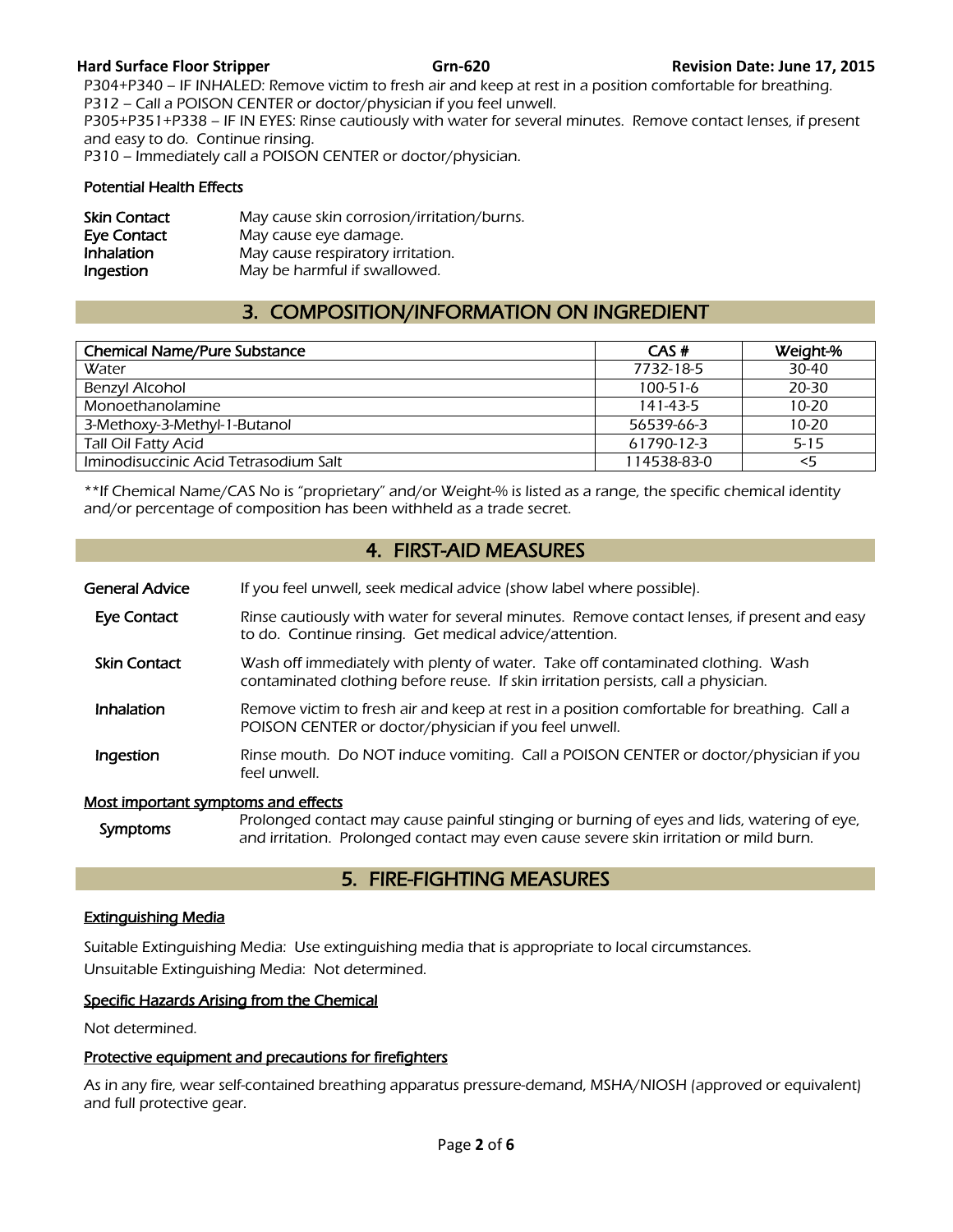6. ACCIDENTAL RELEASE MEASURES

# Personal precautions, protective equipment and emergency procedures Personal precautions Use personal protective equipment as required. **Environmental precautions** See Section 12 for additional ecological information. Methods and material for containment and clean up Methods for Containment **Prevent further leakage or spillage if safe to do so. Methods for Clean up** Keep in suitable, closed containers for disposal.

# 7. HANDLING AND STORAGE

#### Precautions for safe handling

Handle in accordance with good industrial hygiene and safety practice. Use only in well ventilated areas. Do not breathe dust/fume/gas/mist/vapors/spray. Wash face, hands, and any exposed skin thoroughly after handling. Use personal protection recommended in Section 8.

#### Conditions for safe storage, including any incompatibilities

Storage Conditions Keep containers tightly closed in a dry, cool and well-ventilated place. Store locked up. **Incompatible Materials** Strong Acids.

# 8. EXPOSURE CONTROLS/PERSONAL PROTECTION

| <b>Chemical Name</b>         | <b>ACGIHTLV</b>           | <b>OSHA PEL</b>                                                                                                                                                | NIOSH IDLH                                                                                         |
|------------------------------|---------------------------|----------------------------------------------------------------------------------------------------------------------------------------------------------------|----------------------------------------------------------------------------------------------------|
| Monoethanolamine<br>141-43-5 | STEL: 6 ppm<br>TWA: 3 ppm | TWA: 3 ppm TWA: 6 mg/m <sup>3</sup> (vacated)<br>TWA: 3 ppm (vacated) TWA: 8 mg/m <sup>3</sup><br>(vacated) STEL: 6 ppm (vacated)<br>STEL: $15 \text{ mg/m}^3$ | IDLH: 30 ppm<br>TWA: 3 ppm<br>TWA: 8 mg/m <sup>3</sup><br>STEL: 6 ppm<br>STEL: $15 \text{ mg/m}^3$ |

#### Appropriate engineering controls

Engineering Controls Apply technical measures to comply with the occupational exposure limits.

#### Individual protection measures, such as personal protective equipment

| Eye/Face Protection                   | Wear approved safety goggles.                                                                                                                                              |
|---------------------------------------|----------------------------------------------------------------------------------------------------------------------------------------------------------------------------|
| Skin and Body Protection              | Wear appropriate clothing to prevent repeated or prolonged skin contact.                                                                                                   |
| <b>Respiratory Protection</b>         | Ensure adequate ventilation, especially in confined areas.                                                                                                                 |
| <b>General Hygiene Considerations</b> | Do not eat, drink, or smoke when using this product. Wash contaminated<br>clothing before reuse. Handle in accordance with good industrial hygiene<br>and safety practice. |

# 9. PHYSICAL AND CHEMICAL PROPERTIES

#### Appearance

| <b>Physical State</b><br>Color     | Liguid<br>Clear Amber             | Odor<br><b>Odor Threshold</b> | Not Determined<br>Not Determined |
|------------------------------------|-----------------------------------|-------------------------------|----------------------------------|
| <b>Property</b>                    | <b>Values</b>                     |                               | Remarks - Method                 |
| рH                                 | 11.2                              |                               |                                  |
| Melting Point/Freezing Point       | Not determined                    |                               |                                  |
| <b>Boiling Point/Boiling Range</b> | 212 $\degree$ F (100 $\degree$ C) |                               |                                  |
| <b>Flash Point</b>                 | Not determined                    |                               |                                  |
| <b>Evaporation Rate</b>            | Not determined                    |                               |                                  |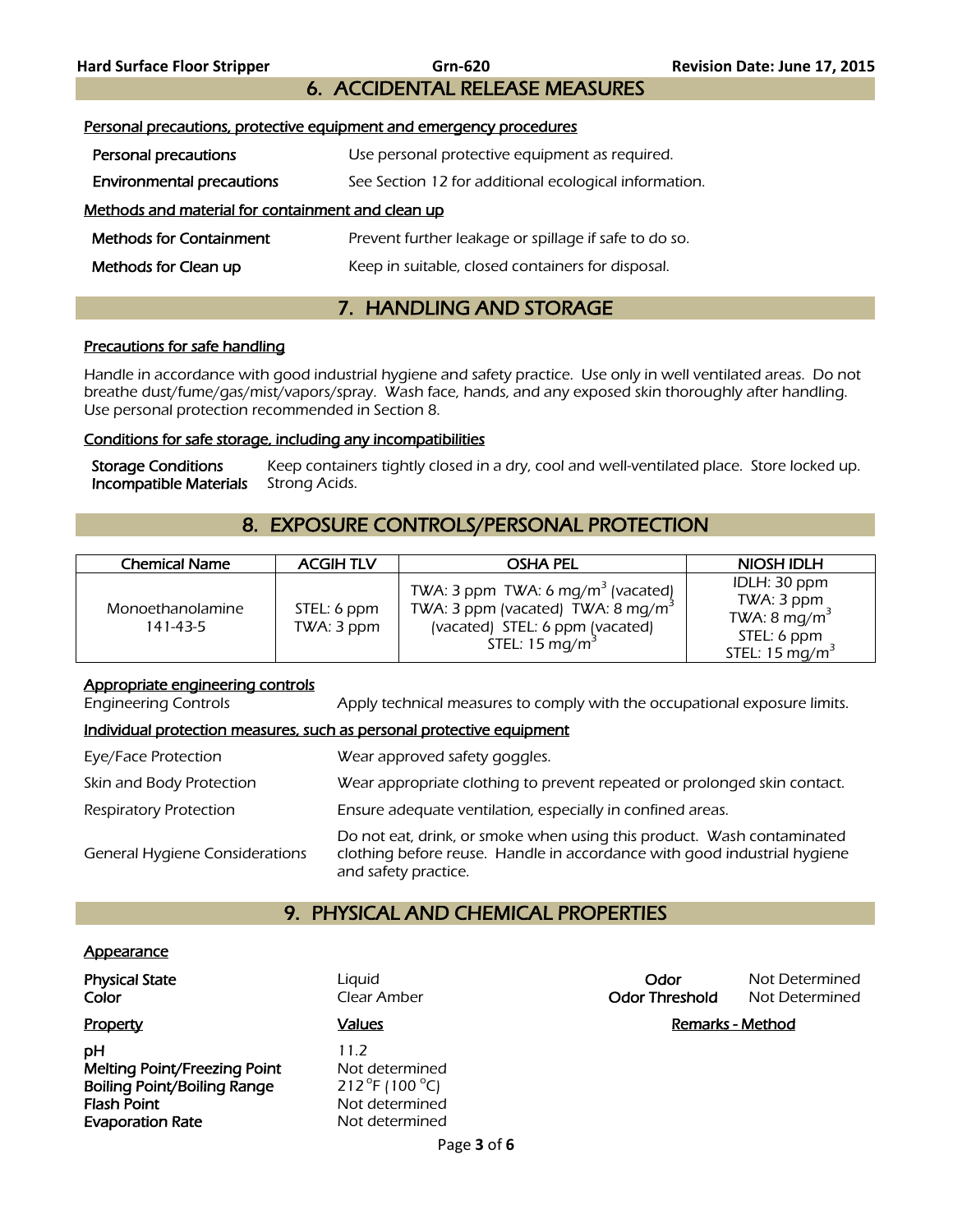| <b>Hard Surface Floor Stripper</b> |
|------------------------------------|
| <b>Flammability (Solid, Gas)</b>   |
| <b>Upper Flammability Limits</b>   |
| <b>Lower Flammability Limits</b>   |
| <b>Vapor Pressure</b>              |
| <b>Vapor Density</b>               |
| <b>Specific Gravity</b>            |
| <b>Water Solubility</b>            |
| Solubility in other solvents       |
| <b>Partition Coefficient</b>       |
| <b>Auto-ignition Temperature</b>   |
| <b>Decomposition Temperature</b>   |
| <b>Viscosity</b>                   |
| <b>Explosive Properties</b>        |
| <b>Oxidizing Properties</b>        |

Liquid- Not applicable Not determined Not determined Not determined Not determined  $0.99$  g/L Complete Not determined Not determined Not determined Not determined Not determined Not determined Not determined

# 10. STABILITY AND REACTIVITY

| Reactivity                                        | Not reactive under normal conditions.        |
|---------------------------------------------------|----------------------------------------------|
| <b>Chemical Stability</b>                         | Stable under recommended storage conditions. |
| <b>Conditions to Avoid</b>                        | Keep out of reach of children.               |
| Incompatible materials                            | Strong acids.                                |
| <b>Hazardous Decomposition</b><br><b>Products</b> | None known based on information supplied.    |
| <b>Hazardous Polymerization</b>                   | Not available.                               |

# 11. TOXICOLOGICAL INFORMATION

#### Information on likely routes of exposure

Eye contact **Causes** Severe eye damage. Skin contact Causes severe burns. May be harmful in contact with skin.<br>
Ingestion Causes Harmful if swallowed. **Ingestion**<br> **Inhalation**<br>
Harmful if inhaled. Harmful if inhaled.

| Chemical Name                     | Oral LD50           | Dermal LD                                     | <b>Inhalation LC50</b> |
|-----------------------------------|---------------------|-----------------------------------------------|------------------------|
| Benzyl alcohol<br>$100 - 51 - 6$  | $=1230$ mg/kg (Rat) | $=$ 2000 mg/kg (Rabbit)                       | >8.8 mg/L (Rat) 4 h    |
| Monoethanolamine<br>141-43-5      | $=1720$ mg/kg (Rat) | $=1 mL/kg$ (Rabbit)<br>$=1025$ mg/kg (Rabbit) |                        |
| Tall Oil Fatty Acid<br>61790-12-3 | =7600 mg/kg (Rat)   |                                               |                        |

### Symptoms related to the physical, chemical, and toxicological characteristics

Please see section 4 of this SDS for symptoms.

Carcinogenicity<br>
Reproductive toxicity<br>
Not available. Reproductive toxicity Toxicological information Not available.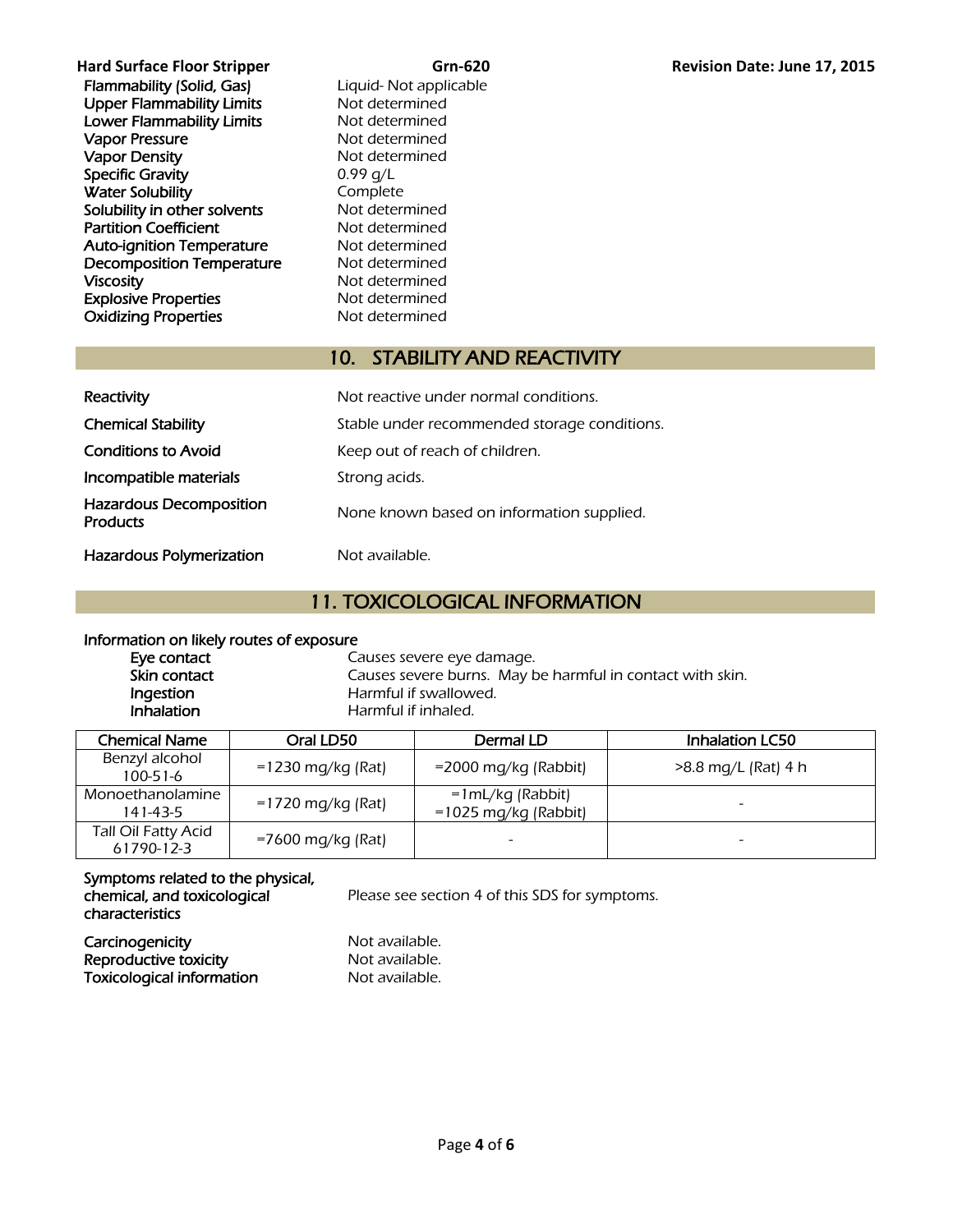# **Hard Surface Floor Stripper Grn-620 Revision Date: June 17, 2015**  12. ECOLOGICAL INFORMATION

Ectotoxicity **Toxic to aquatic organisms.** Toxic to aquatic organisms with long lasting effects.

| <b>Chemical Name</b>                     | Algae/aquatic plants                                      | Fish                                                                                                                                                                                                                                                                                     | <b>Toxicity to</b><br>microorganisms                                                               | Crustacea                                |
|------------------------------------------|-----------------------------------------------------------|------------------------------------------------------------------------------------------------------------------------------------------------------------------------------------------------------------------------------------------------------------------------------------------|----------------------------------------------------------------------------------------------------|------------------------------------------|
| Benzyl Alcohol<br>$100 - 51 - 6$         | 35: 3 h Anabeana<br>variabilis mg/L EC50                  | 460: 96 h Pimephales promelas<br>mg/L LC50 static 10: 96 h<br>Lepomis macarochirus mg/L<br>LC50 static                                                                                                                                                                                   | EC50-50 mg/L 5 min<br>EC50-63.47 mg/L 15 min<br>EC5-= $63.47$ mg/L 5 min<br>EC50= 71.4 mg/L 30 min | 23:48 h water<br>flea mg/L<br>EC50       |
| Monoethanolamine<br>141-43-5             | 15: 72 h Desmodesmus<br>subspicatus mg/L EC50             | 227: 96 h Pimephales promelas<br>mq/L LC50 flowthrough 3684:<br>96 h Brachydanio rerio mq/L<br>LC50 static 300-1000: 96 h<br>Lepomis macrochirus mg/L<br>LC50 static 114-196: 96 h<br>Oncorhynchus mykiss mg/L<br>LC50 static 200: 96 h<br>Oncorhynchus mykiss mg/L<br>LC50 flow-through |                                                                                                    | 65:48 h<br>Daphnia<br>magna mg/L<br>EC50 |
| <b>Tall Oil Fatty Acid</b><br>61790-12-3 | 100: 72 h<br>Pseudokirchneriella<br>subcapitata mg/L EC50 |                                                                                                                                                                                                                                                                                          |                                                                                                    |                                          |

| Persistence and degradability | Not determined. |
|-------------------------------|-----------------|
| Bioaccumulative potential     | Not determined. |
| Other adverse effects         | Not determined. |

| 13. DISPOSAL CONSIDERATIONS              |                                                                                                         |  |
|------------------------------------------|---------------------------------------------------------------------------------------------------------|--|
| <b>Disposal Instructions</b>             | Disposal should be in accordance with applicable regional, national, and<br>local laws and regulations. |  |
| Hazardous Waste Code                     | Not available.                                                                                          |  |
| Waste from residues / unused<br>products | Disposal should be in accordance with applicable regional, national, and<br>local laws and regulations. |  |
| <b>Contaminated Packaging</b>            | Disposal should be in accordance with applicable regional, national, and<br>local laws and regulations. |  |

# 14. TRANSPORT INFORMATION

| <u>Note</u> | Please see current shipping paper for most up to date shipping information, |
|-------------|-----------------------------------------------------------------------------|
|             | including exemptions and special circumstances.                             |

| DOT I.D. Number<br><b>DOT Proper Shipping Name</b> | UN2491<br>Ethanolamine solutions |
|----------------------------------------------------|----------------------------------|
| <b>DOT Hazard Classes:</b><br>US DOT               |                                  |
| Road (ADR)                                         | 8<br>8                           |
| Air (ICAO/IMDG)                                    | 8                                |
| Sea (IMO/IMDG)                                     | 8                                |
| <b>Packing Group</b>                               | Ш                                |
| <b>DOT Label</b>                                   | Not available.                   |